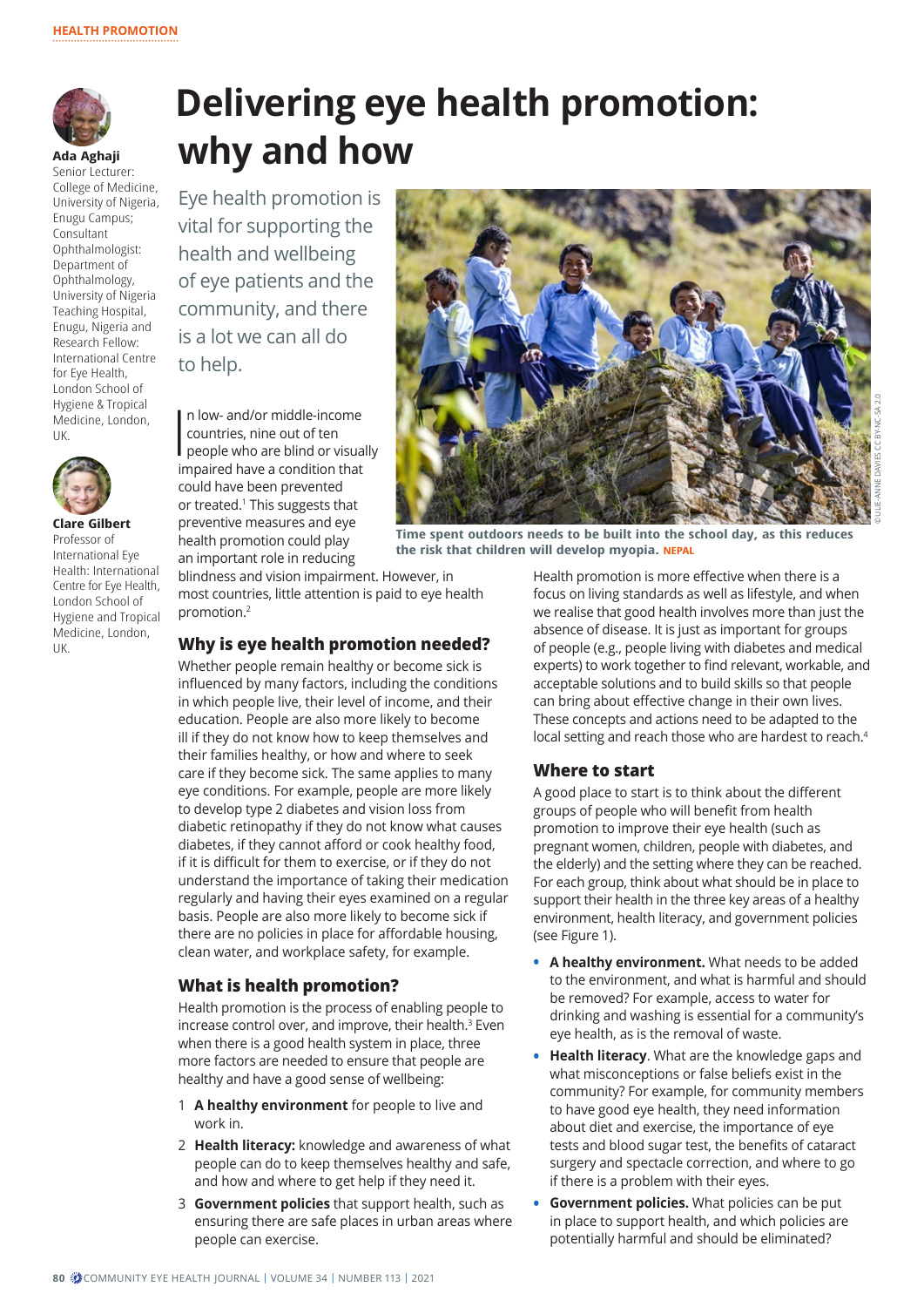#### **Figure 1** Examples of eye health promotion

### *Who?* **Pregnant women** *Where?* **Antenatal clinics**

#### 1 **A healthy environment.**

Ensure that health facilities that provide antenatal care are accessible to all women, regardless of disability or income. Ensure that pregnant women have access to vitamin A rich food or vitamin supplements.

- 2 **Health literacy.** Provide information that encourages healthy behaviours and reduces the risk of preterm delivery, such as smoking cessation, abstinence from alcohol, and a healthy diet, including vitamin A rich foods. Encourage exclusive breast feeding from birth.
- 3 **Government policies.** Provide free or affordable antenatal care for all pregnant women on a regular basis.

**Impact:** Less visual loss from retinopathy of prematurity, vitamin A deficiency, and neonatal conjunctivitis.

# *Who?* **Young children** *Where?* **Immunisation clinics**

## 1 **A healthy**

**environment.**  Ensure that health facilities that provide immunisation and vitamin A supplementation are accessible to all parents of young children.



- 2 **Health literacy.** Provide information on the benefits of immunisation, a healthy diet, and the need for vitamin A supplements. Encourage exclusive breast feeding for infants as well as environmental and personal hygiene (including face washing).
- 3 **Government policies.** Provide free or affordable antenatal care for all pregnant women on a regular basis.

**Impact:** Less trachoma and less visual loss from measles and vitamin A deficiency.

#### *Who?* **Schoolchildren, adolescents, and teachers** *Where?* **Schools**

1 **A healthy environment.** A healthy school environment with water and sanitation as well as safe outdoor spaces for play as time outside reduces the risk of developing myopia.



- 2 **Health literacy.** Provide health education in schools about a healthy diet, personal and environmental hygiene, safe play, and the consequences of smoking and risky sexual behaviours. Encourage the use of spectacles, if required, and tell children what to do if they have an eye problem. Train schoolteachers to screen children for eye conditions and to take care of their own eyes and vision, e.g., correction of presbyopia.
- 3 **Government policies.** All children aged 5-15 years should be in school. Education policies on school health should include eye health.

**Impact:** Less myopia, obesity, and Type 2 diabetes; less trachoma and ocular injuries; less visual loss in children and teachers from uncorrected refractive errors; prompt management of eye conditions.

# *Who?* **People of working age** *Where?* **Workplaces**

- 1 **A healthy environment.** A healthy and safe work environment with appropriate infrastructure to encourage good hygiene and to prevent ocular injuries.
- 2 **Health literacy.** Provide information on a healthy diet, regular exercise, how to protect the eyes from injury, and the benefits of smoking cessation. Emphasise the need for regular blood sugar and blood pressure tests and eye examinations to detect potentially blinding eye conditions. Provide information about where to access eye care, if needed.
- 3 **Government policies.** Occupational health (or health and safety) policies which protect the eye health of workers.
- **Impact:** Fewer people develop diabetes or sustain eye injuries as well as earlier detection of blinding eye conditions.

*Who?* **Older people/the elderly** *Where?* **Care homes, social activities for the elderly, health clinics for the elderly**

- 1 **A healthy environment.** A healthy and safe living environment with appropriate infrastructure. Accessible health facilities.
- 2 **Health literacy.** Provide information on a healthy diet, regular exercise, with regular blood sugar tests and eye examinations. Information on where to access eye care, if needed.
- 3 **Government policies.** Include eye health in policies on health care for the elderly.

**Impact:** Fewer people develop diabetes. Early detection of blinding eye conditions such as cataract and glaucoma.

**What role can we play in eye health promotion?**

As ophthalmologists, optometrists, ophthalmic nurses, and allied eye health personnel, we may have access to groups such as pregnant women, children, people with type 2 diabetes, and the elderly, either where we work or in the community where we live. We can train other health care workers to deliver appropriate eye health promotion. e.g., at antenatal care clinics, in diabetes clinics, or in schools. For example, eye health workers have successfully trained staff members who were working in maternal and child health clinics to deliver primary eye care, which included eye health promotion and prevention, with appreciable success.5 Children in school are a captive

audience for eye health promotion, and the International Agency for the Prevention of Blindness has developed a school activity pack containing eye health promotional materials that can be downloaded free of charge (**<https://bit.ly/IAPBpack>**).6

The role of health education in eye care is to encourage the uptake of eye health promoting behaviours and increase the use of eye care services.7 In the course of our work, health education can be directed at individuals, families, and communities. This could include encouraging family members to have their eyes examined, particularly if there is a history of eye disease, such as glaucoma. For patients

**"The role of health education in eye care is to encourage the uptake of eye health promoting behaviours and increase the use of eye care services."**

*Continues overleaf* ➤





*IMAGES FROM TOP LEFT CLOCKWISE*: © LICIA PETRESC/UNSPLASH; ABIDIN ERNA/HKI [CC BY-NC 4.0](https://creativecommons.org/licenses/by-nc/4.0/); GRAHAM COATES [CC BY-NC 4.0;](https://creativecommons.org/licenses/by-nc/4.0/) MARCELO SCHELLINI [CC BY-NC 4.0;](https://creativecommons.org/licenses/by-nc/4.0/) JAMSHYD MASUD [CC BY-NC 4.0](https://creativecommons.org/licenses/by-nc/4.0/)

IMMGES<sub>F</sub>

GES FROM TOP LEFT CLOCKWISE: © LICIA PETRESC/UNSPLASH; ABIDIN ERNA/HKI CC BY-NC 4.0;<br>HANN COATES CC BY-NC 4.0; MARCELO SCHELLINI CC BY-NC 4.0; JAMSHYD MASUD CC BY-NC 4.